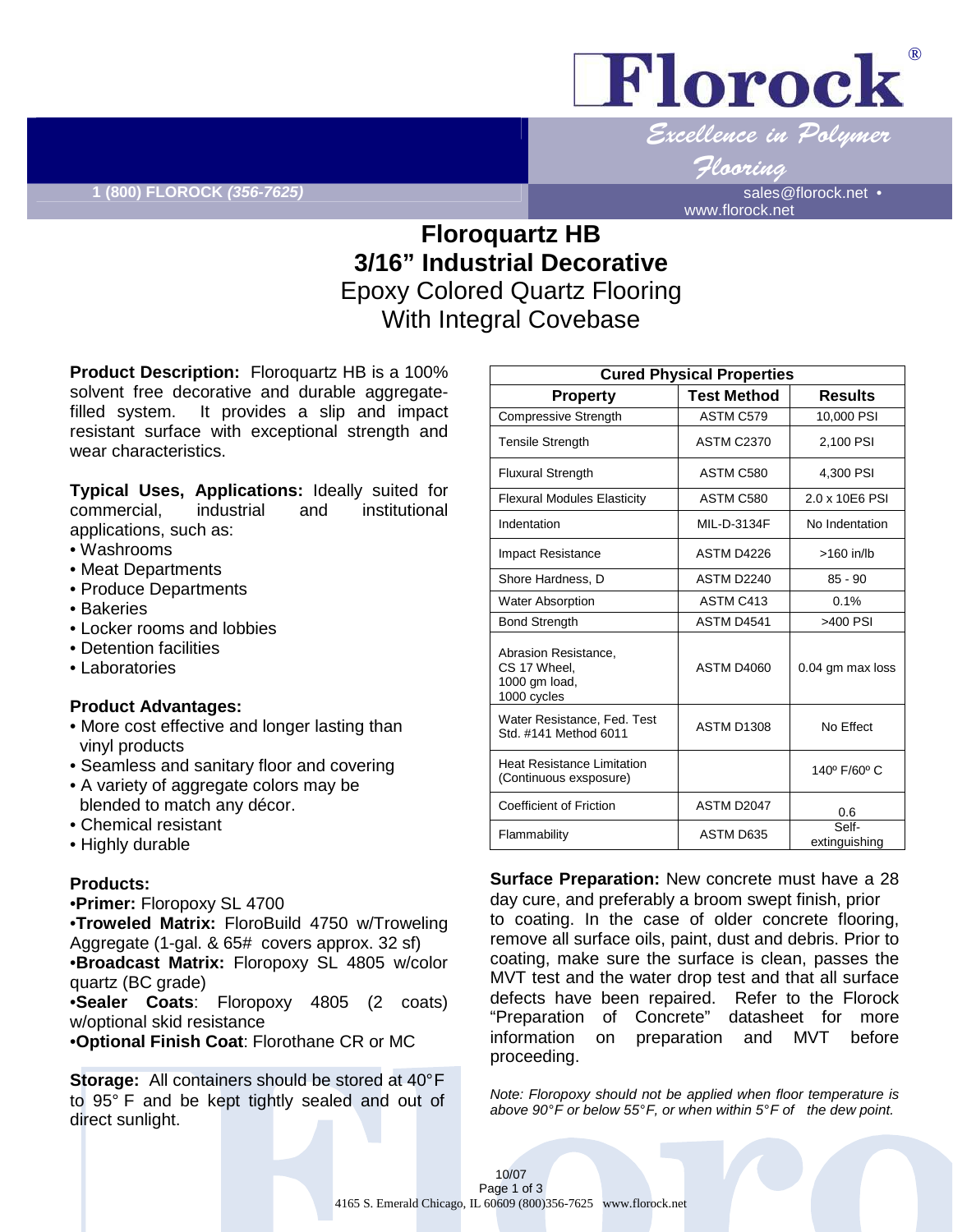**1. Primer Application:** Once surface preparation is complete, apply Floropoxy SL 4700 primer to the concrete floor. In a clean, dry container, blend 3 parts by volume of Component A and 1 part by volume of Component B. Mix thoroughly for 3-5 minutes, using a low speed mechanical mixer. Transfer the mixture from the batch container to a transport container. Remix and pour entire mix from the transport container onto<br>floor immediately. Retaining mixture in the Retaining mixture in the bucket will shorten the pot life. Using a 1/8" V notched squeegee, spread at an approximate rate of 160 SF/gallon. Backroll with a 3/8" nap roller immediately after spreading. Allow primer to cure before applying the basecoat.

Note: The cure time will vary with conditions. Allow a minimum of 6 hours and a maximum of 24 hours.

### **2. Troweled Matrix Application:**

Mix Florobuild 4750 as follows: 3 quarts of Component A with 1 quart of Component B. In a clean, dry portable cement mixer with forced action motor, blend mixed gallon of 4750 resin with 65 lbs of FloroBuild Aggregate. Mix well and immediately transfer mix onto floor. Screed in place figuring 32 square feet for each mix. Finish with cement trowel. Spray trowel with Florock S-21 Trowel Lube as necessary.

Note: Power troweling will require a drier mix.

#### **3. Broadcast Matrix Application:**

Blend Floropoxy SL 4805: 3 parts by volume of Component A and 1 part by volume of Component B. Mix only the amount that can be applied during working time. Apply using a flat cement finishing trowel or a flat squeegee and backroll at an approximate rate of 100 - 120 SF/gallon. Before 4805 starts to gel, broadcast (Colorquartz BC grade) until no shiny spots are seen, @ approximate 1/2#/sf. Sweep off any excess.

#### **4. Sealer Coats:**

Blend Floropoxy SL 4805: 3 parts by volume of Component A and 1 part by volume of Component B. Mix only the amount that can be applied during working time. Apply  $1<sup>st</sup>$  coat using a flat cement finishing trowel or a flat squeegee and backroll at an approximate rate of 120 - 160 SF/gallon and the  $2^{nd}$  coat  $@$  100 sf per gallon.

| <b>Chemical Resistance, 24 Hour</b>              |                          |  |
|--------------------------------------------------|--------------------------|--|
| Reagent                                          | <b>Spot Test Results</b> |  |
| Sulfuric Acid 20%                                | 1                        |  |
| Sodium Hydroxide 20%                             | 1                        |  |
| Nitric Acid 10%                                  | 1                        |  |
| Hydrochloric Acid 10%                            | 1                        |  |
| Phosphoric Acid 10%                              | 1                        |  |
| Citric Acid 10%                                  | 1                        |  |
| Lactic Acid 10%                                  | 1                        |  |
| Acetic Acid 5%                                   | 1                        |  |
| Sugar Solution 10%                               | 1                        |  |
| <b>Isopropyl Alcohol</b>                         | 5                        |  |
| Acetone                                          | 5                        |  |
| Ammonia                                          | 1                        |  |
| <b>Brake Fluid</b>                               | 4                        |  |
| Sodium Chloride 20%                              | 1                        |  |
| MEK                                              | 5                        |  |
| JP 4 Jet Fuel                                    | 2                        |  |
| 1-1-1 Trichloroethane                            | 1                        |  |
| Urine                                            | 1                        |  |
| <b>Xylene</b>                                    | 1                        |  |
| Methylene Chloride                               | 1                        |  |
| Mineral Spirits                                  | 1                        |  |
| MIBK                                             | 5                        |  |
| Skydrol                                          | 5                        |  |
| Beer/Wine                                        | 1                        |  |
| Bleach                                           | 1                        |  |
| Rubbing Alcohol                                  | 1                        |  |
| Tincture of Iodine                               | 1,S                      |  |
| <b>Household Cleaner</b><br>(Non-Dye Containing) | 1                        |  |

#### **Rating Scale: Spot Test, ASTM D1308 Pencil Hardness Test, ASTM D3363**

- 1 Excellent. No change in pencil hardness
- 2 Very Good. 1 Unit change in pencil hardness
- 3 Good. 2 Units change in pencil hardness
- 4 Fair. 3 Units change in pencil hardness
- 5 Poor. 4 or more units change in pencil hardness

S - Stains